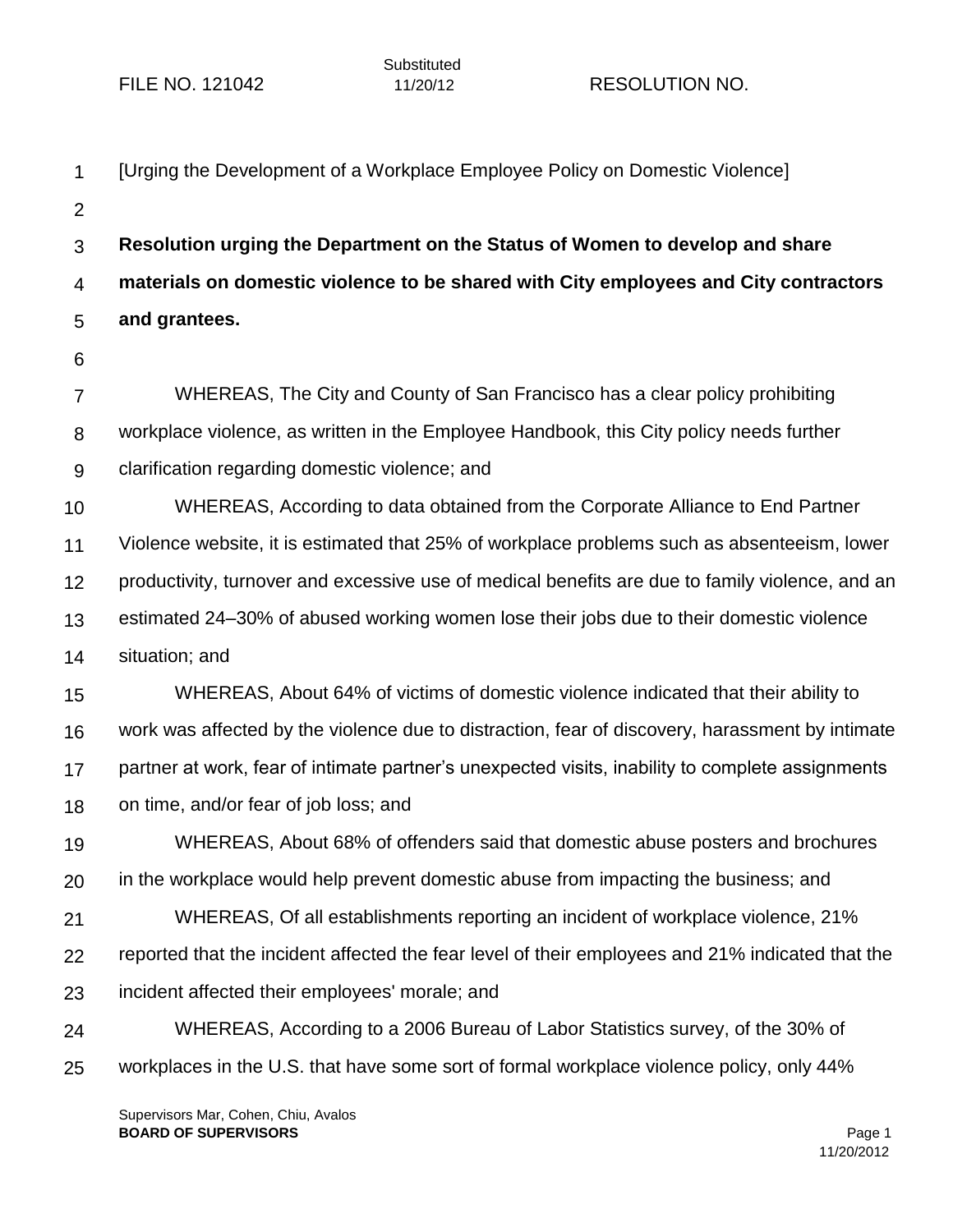1 have a policy to address domestic violence in the workplace, and only 4% of all

2 establishments train employees on domestic violence and its impact on the workplace; and

3 4 5 6 7 WHEREAS, A study of convicted batterers in Maine found that over 75% of offenders used workplace resources at least once to express anger, check up on, pressure, or threaten the victim, and 74% of offenders had easy access to their intimate partner's workplace, with 21% of offenders reporting that they contacted the victim at the workplace in violation of a no contact order; and

8 9 10 11 WHEREAS, According to a 2009 Department of Justice study, about one in eight employed stalking victims lost time from work because of fear for their safety or because they needed to get a restraining order or testify in court, and more than half of these victims lost five or more days from work; and

12 13 14 15 16 WHEREAS, According to the Centers for Disease Control and Prevention, the total cost of domestic violence in 2003 was over \$5.8 billion, of which \$4.1 billion was direct medical and mental health care services, and the annual cost of lost productivity due to domestic violence is estimated as \$728 million, with close to 8 million paid workdays lost per year nationally; and

17 18 19 20 WHEREAS, Given these startling statistics about the negative impacts of domestic violence in the workplace, we strive to create a culture of responsiveness by making it safe to talk about domestic violence, by educating all employees about the issue, and by making resources widely available; now therefore be it

21 22 23 24 25 RESOLVED, That the San Francisco Board of Supervisors requests that the Department on the Status of Women develop materials about what employees and managers should know about domestic violence in the workplace, including how to identify the signs of domestic violence and how to respond appropriately, to be shared with all city employees; and, be it